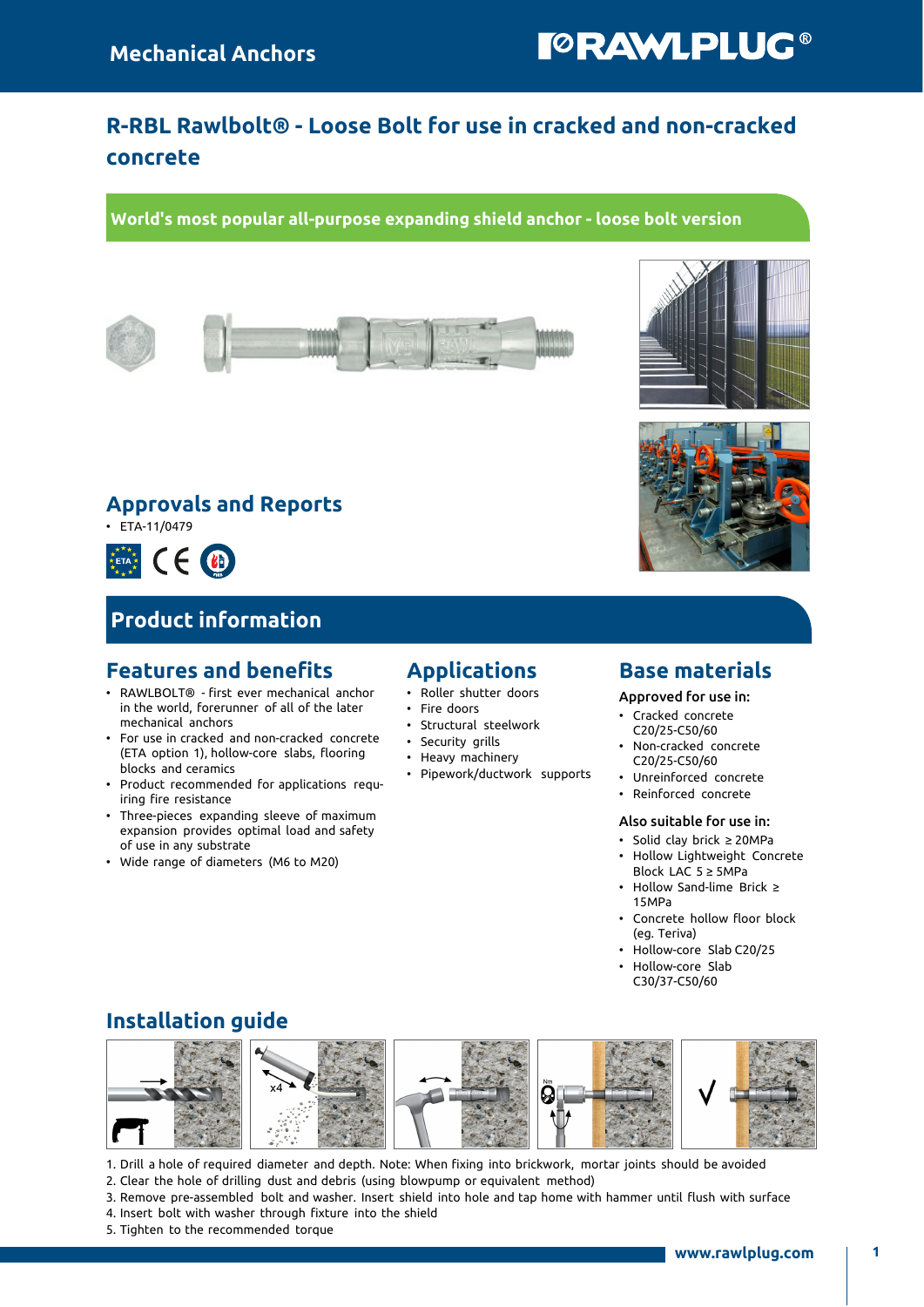# **TORAWLPLUG®**

### Product information



|                |                     |                      |                 | <b>Anchor</b>                 |        | <b>Fixture</b>        |                      |  |  |
|----------------|---------------------|----------------------|-----------------|-------------------------------|--------|-----------------------|----------------------|--|--|
| <b>Size</b>    | <b>Product Code</b> | <b>Approval type</b> | <b>Diameter</b> | <b>External diame-</b><br>ter | Length | <b>Max. thickness</b> | <b>Hole diameter</b> |  |  |
|                |                     |                      | d               | $d_{nom}$                     | L.     | $t_{fix}$             | $d_{\rm f}$          |  |  |
|                |                     | $\blacksquare$       | [mm]            | [mm]                          | [mm]   | [mm]                  | [mm]                 |  |  |
|                | R-RBL-M06/10W       | ETA-11/0479          | 6               | 12                            | 55     | 10                    | 6.5                  |  |  |
| M <sub>6</sub> | R-RBL-M06/25W       | ETA-11/0479          | 6               | 12                            | 70     | 25                    | 6.5                  |  |  |
|                | R-RBL-M06/40W       | ETA-11/0479          | 6               | 12                            | 85     | 40                    | 6.5                  |  |  |
|                | R-RBL-M08/10W       | ETA-11/0479          | 8               | 14                            | 65     | 10                    | 9                    |  |  |
| M8             | R-RBL-M08/25W       | ETA-11/0479          | 8               | 14                            | 80     | 25                    | 9                    |  |  |
|                | R-RBL-M08/40W       | ETA-11/0479          | 8               | 14                            | 95     | 40                    | 9                    |  |  |
|                | R-RBL-M10/10W       | ETA-11/0479          | 10              | 16                            | 75     | 10                    | 11                   |  |  |
| M10            | R-RBL-M10/25W       | ETA-11/0479          | 10              | 16                            | 90     | 25                    | 11                   |  |  |
|                | R-RBL-M10/50W       | ETA-11/0479          | 10              | 16                            | 115    | 50                    | 11                   |  |  |
|                | R-RBL-M10/75W       | ETA-11/0479          | 10              | 16                            | 140    | 75                    | 11                   |  |  |
|                | R-RBL-M12/10W       | ETA-11/0479          | 12              | 20                            | 90     | 10                    | 13                   |  |  |
| M12            | R-RBL-M12/25W       | ETA-11/0479          | 12              | 20                            | 105    | 25                    | 13                   |  |  |
|                | R-RBL-M12/40W       | ETA-11/0479          | 12              | 20                            | 120    | 40                    | 13                   |  |  |
|                | R-RBL-M12/60W       | ETA-11/0479          | 12              | 20                            | 140    | 60                    | 13                   |  |  |
|                | R-RBL-M16/15W       | ETA-11/0479          | 16              | 25                            | 135    | 15                    | 17                   |  |  |
| M16            | R-RBL-M16/30W       | ETA-11/0479          | 16              | 25                            | 150    | 30                    | 17                   |  |  |
|                | R-RBL-M16/60W       | ETA-11/0479          | 16              | 25                            | 180    | 60                    | 17                   |  |  |
|                | R-RBL-M20/60W       | ETA-11/0479          | 20              | 32                            | 195    | 60                    | 22                   |  |  |
| M20            | R-RBL-M20/100W      | ETA-11/0479          | 20              | 32                            | 235    | 110                   | 22                   |  |  |

# Installation data



Installation in solid substrate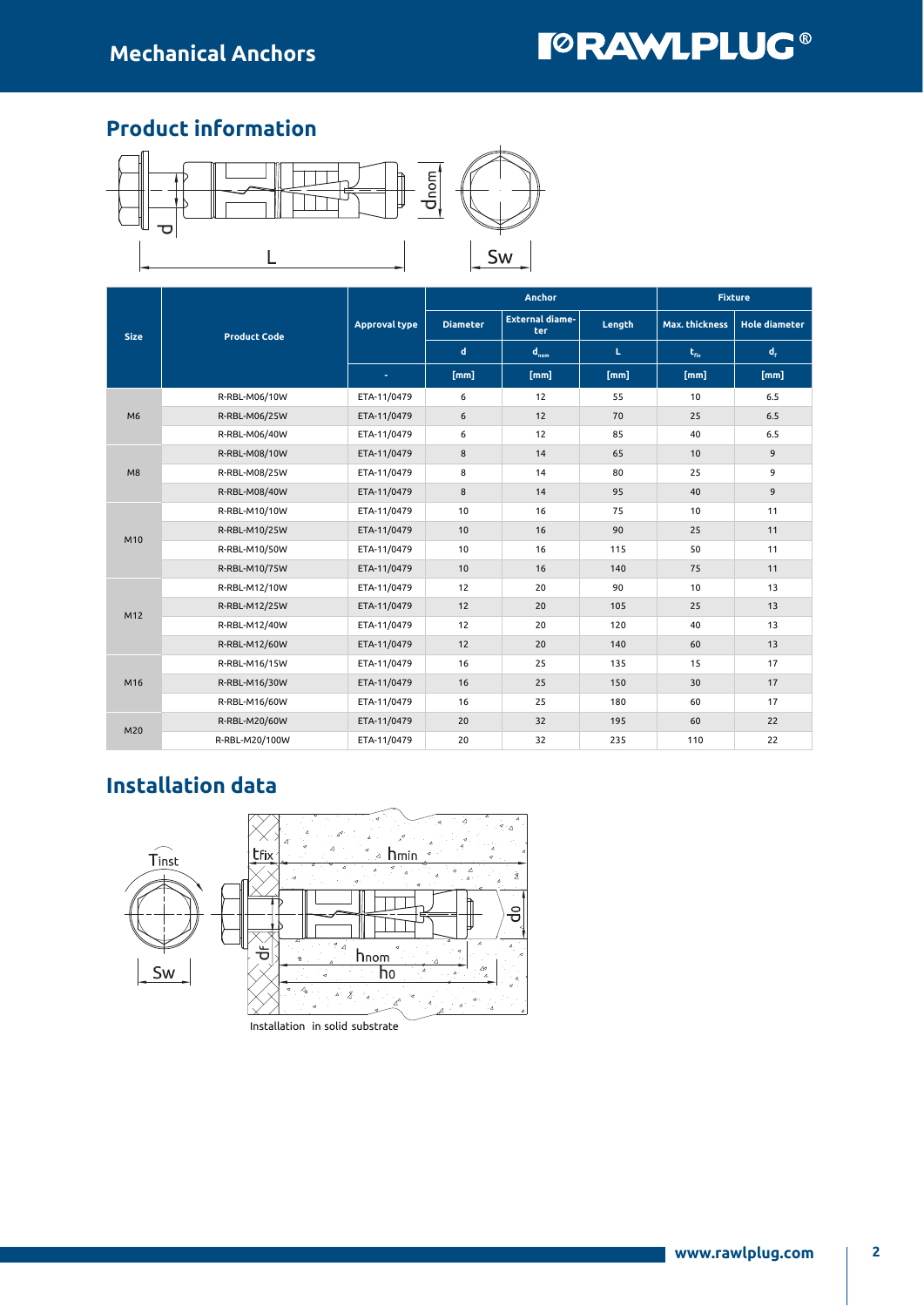### Installation data

| <b>Size</b>                  |                  |      | M6  | <b>M8</b> | M <sub>10</sub> | M12 | M <sub>16</sub> | <b>M20</b> |
|------------------------------|------------------|------|-----|-----------|-----------------|-----|-----------------|------------|
| Thread diameter              | d                | [mm] | 6   | 8         | 10              | 12  | 16              | 20         |
| Hole diameter in substrate   | d <sub>o</sub>   | [mm] | 12  | 14        | 16              | 20  | 25              | 32         |
| Installation torque          | $T_{inst}$       | [Nm] | 6.5 | 15        | 27              | 50  | 120             | 230        |
| Wrench size                  | Sw               | [mm] | 10  | 13        | 17              | 19  | 24              | 30         |
| Min. hole depth in substrate | $h_{0}$          | [mm] | 50  | 55        | 65              | 85  | 125             | 140        |
| Min. installation depth      | $h_{\text{nom}}$ | [mm] | 45  | 50        | 60              | 80  | 120             | 135        |
| Min. substrate thickness     | $h_{\min}$       | [mm] | 100 | 100       | 100             | 100 | 142.5           | 172.5      |
| Min. spacing                 | $S_{\min}$       | [mm] | 35  | 40        | 50              | 60  | 95              | 115        |
| Min. edge distance           | $C_{\text{min}}$ | [mm] | 53  | 60        | 75              | 90  | 143             | 173        |

# Mechanical properties

| <b>Size</b>                                 | <b>M6</b>       | M <sub>8</sub>             | M10   | M12   | M16   | <b>M20</b> |        |        |
|---------------------------------------------|-----------------|----------------------------|-------|-------|-------|------------|--------|--------|
| Nominal ultimate tensile strength - tension | l uk            | $[N/mm^2]$                 | 500   | 500   | 500   | 500        | 500    | 500    |
| Nominal yield strength - tension            | $f_{\rm vk}$    | $[N/mm^2]$                 | 400   | 400   | 400   | 400        | 400    | 400    |
| Cross sectional area - tension              | $A_{\epsilon}$  | [mm <sup>2</sup> ]         | 20.1  | 36.6  | 58    | 84.3       | 157    | 245    |
| Elastic section modulus                     | W <sub>el</sub> | $\left[\text{mm}^3\right]$ | 21.21 | 50.27 | 98.17 | 169.65     | 402.12 | 785.4  |
| Characteristic bending resistance           | $M_{Rk,s}^0$    | [Nm]                       | 12.72 | 30.16 | 58.9  | 101.79     | 241.27 | 471.24 |
| Design bending resistance                   | M               | [Nm]                       | 10.18 | 24.13 | 47.12 | 81.43      | 193.02 | 376.99 |

# Basic performance data

Performance data for single anchor without influence of edge distance and spacing

| <b>Size</b>                               |      | M6    | M8                                 | M10   | M12   | M16   | <b>M20</b> |  |  |  |
|-------------------------------------------|------|-------|------------------------------------|-------|-------|-------|------------|--|--|--|
| <b>NON-CRACKED CONCRETE</b>               |      |       |                                    |       |       |       |            |  |  |  |
| Effective embedment depth h <sub>ef</sub> | [mm] | 35.00 | 40.00                              | 50.00 | 60.00 | 95.00 | 115.00     |  |  |  |
| <b>CRACKED CONCRETE</b>                   |      |       |                                    |       |       |       |            |  |  |  |
| Effective embedment depth her             | [mm] | 35.00 | 40.00                              | 50.00 | 60.00 | 95.00 | 115.00     |  |  |  |
| <b>MEAN ULTIMATE LOAD</b>                 |      |       |                                    |       |       |       |            |  |  |  |
| TENSION LOAD N <sub>Ru,m</sub>            |      |       |                                    |       |       |       |            |  |  |  |
| NON-CRACKED CONCRETE                      | [kN] | 7.80  | 8.35                               | 15.24 | 18.48 | 48.77 | 56.55      |  |  |  |
| <b>CRACKED CONCRETE</b>                   | [kN] | 5.20  | 6.50                               | 7.80  | 15.60 | 20.80 | 34.16      |  |  |  |
| <b>SHEAR LOAD V<sub>Ru,m</sub></b>        |      |       |                                    |       |       |       |            |  |  |  |
| NON-CRACKED CONCRETE                      | [kN] | 5.53  | 10.07                              | 15.95 | 23.19 | 43.18 | 67.38      |  |  |  |
| <b>CRACKED CONCRETE</b>                   | [kN] | 5.53  | 10.07                              | 15.95 | 23.19 | 43.18 | 67.38      |  |  |  |
|                                           |      |       | <b>CHARACTERISTIC LOAD</b>         |       |       |       |            |  |  |  |
|                                           |      |       | <b>TENSION LOAD N<sub>Rk</sub></b> |       |       |       |            |  |  |  |
| NON-CRACKED CONCRETE                      | [kN] | 6.00  | 7.50                               | 12.00 | 16.00 | 40.00 | 50.00      |  |  |  |
| <b>CRACKED CONCRETE</b>                   | [kN] | 4.00  | 5.00                               | 6.00  | 12.00 | 16.00 | 30.00      |  |  |  |
|                                           |      |       | <b>SHEAR LOAD V<sub>Rk</sub></b>   |       |       |       |            |  |  |  |
| NON-CRACKED CONCRETE                      | [kN] | 5.03  | 9.15                               | 14.50 | 21.08 | 39.25 | 61.25      |  |  |  |
| <b>CRACKED CONCRETE</b>                   | [kN] | 5.03  | 8.71                               | 12.17 | 21.08 | 39.25 | 61.25      |  |  |  |
|                                           |      |       | <b>DESIGN LOAD</b>                 |       |       |       |            |  |  |  |
| <b>TENSION LOAD N<sub>Rd</sub></b>        |      |       |                                    |       |       |       |            |  |  |  |
| NON-CRACKED CONCRETE                      | [kN] | 3.33  | 4.17                               | 6.67  | 8.89  | 22.22 | 27.78      |  |  |  |
| <b>CRACKED CONCRETE</b>                   | [kN] | 2.22  | 2.78                               | 3.33  | 6.67  | 8.89  | 16.67      |  |  |  |
|                                           |      |       | <b>SHEAR LOAD V<sub>Rd</sub></b>   |       |       |       |            |  |  |  |
| NON-CRACKED CONCRETE                      | [kN] | 4.02  | 7.32                               | 11.60 | 16.86 | 31.40 | 49.00      |  |  |  |
| <b>CRACKED CONCRETE</b>                   | [kN] | 4.02  | 5.81                               | 8.12  | 16.86 | 31.40 | 49.00      |  |  |  |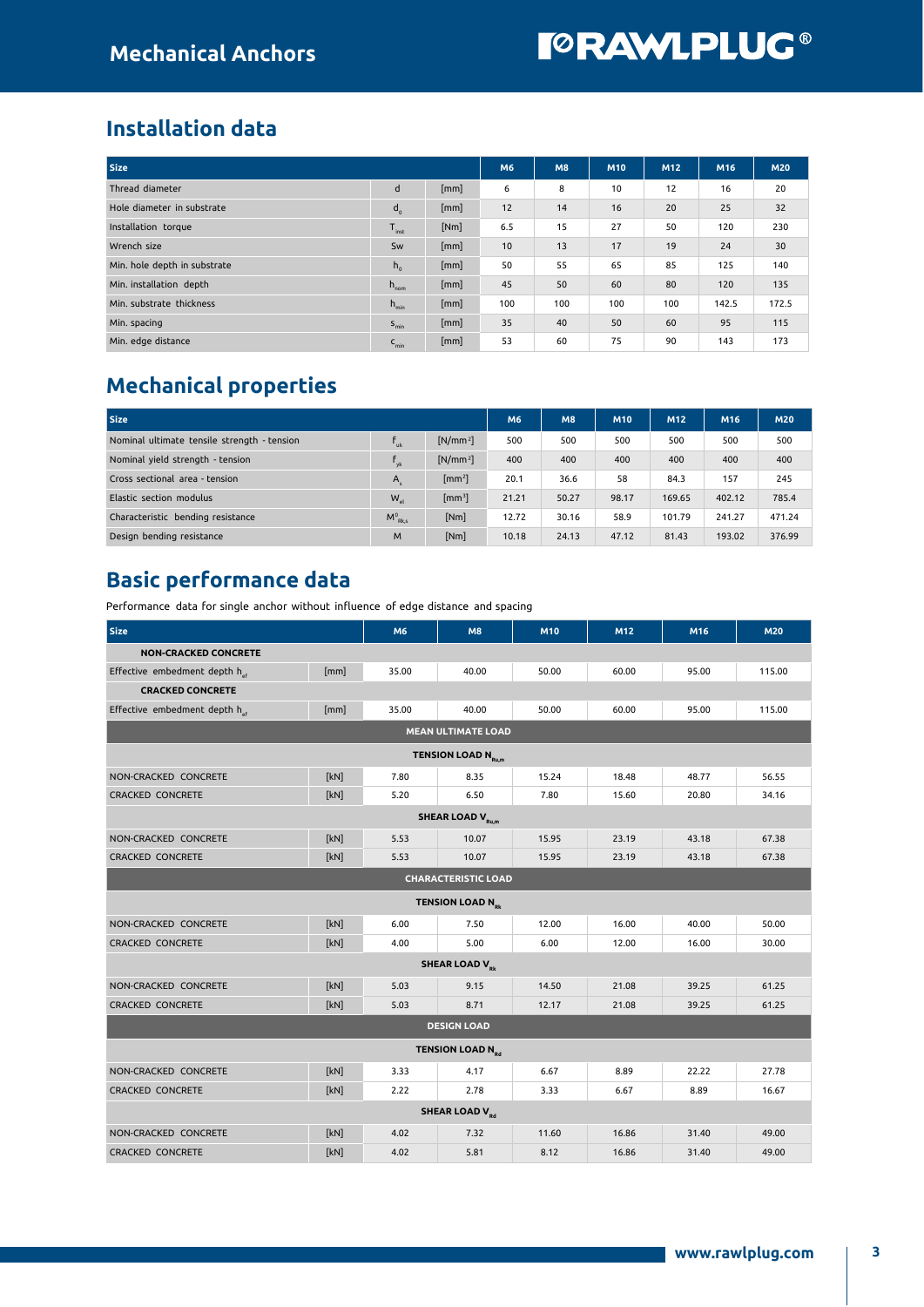# Design performance data

(-) failure is not decisive

| <b>Size</b>                                       |                                                   |                          | M6    | M8                  | M10   | M12   | M16   | <b>M20</b> |
|---------------------------------------------------|---------------------------------------------------|--------------------------|-------|---------------------|-------|-------|-------|------------|
| Effective embedment depth                         | $h_{\alpha}$                                      | [mm]                     | 35.00 | 40.00               | 50.00 | 60.00 | 95.00 | 115.0      |
|                                                   |                                                   |                          |       | <b>TENSION LOAD</b> |       |       |       |            |
| <b>STEEL FAILURE</b>                              |                                                   |                          |       |                     |       |       |       |            |
| Characteristic resistance                         | $N_{Rk,s}$                                        | [kN]                     | 10.05 | 18.30               | 29.00 | 42.15 | 78.50 | 122.5      |
| Partial safety factor                             | $V_{Ms}$                                          |                          | 1.50  | 1.50                | 1.50  | 1.50  | 1.50  | 1.50       |
| PULL-OUT FAILURE; NON-CRACKED CONCRETE C20/25     |                                                   |                          |       |                     |       |       |       |            |
| Characteristic resistance                         | $N_{Rk,p}$                                        | [kN]                     | 6.00  | 7.50                | 12.00 | 16.00 | 40.00 | 50.00      |
| PULL-OUT FAILURE; CRACKED CONCRETE C20/25         |                                                   |                          |       |                     |       |       |       |            |
| Characteristic resistance                         | $N_{\rm Rk,p}$                                    | [kN]                     | 4.00  | 5.00                | 6.00  | 12.00 | 16.00 | 30.00      |
| <b>PULL-OUT FAILURE</b>                           |                                                   |                          |       |                     |       |       |       |            |
| Installation safety factor                        | <b>Y</b> inst                                     |                          | 1.20  | 1.20                | 1.20  | 1.20  | 1.20  | 1.20       |
| Increasing factors for N <sub>Rdp</sub> - C30/37  | $\Psi_c$                                          |                          | 1.22  | 1.22                | 1.22  | 1.22  | 1.22  | 1.22       |
| Increasing factors for N <sub>Rd,p</sub> - C40/50 | $\Psi_c$                                          |                          | 1.41  | 1.41                | 1.41  | 1.41  | 1.41  | 1.41       |
| Increasing factors for N <sub>Rd.p</sub> - C50/60 | $\Psi_c$                                          |                          | 1.55  | 1.55                | 1.55  | 1.55  | 1.55  | 1.55       |
| <b>CONCRETE CONE FAILURE</b>                      |                                                   |                          |       |                     |       |       |       |            |
| Factor for cracked concrete                       | $\mathsf{k}_{_{\mathrm{cr},\mathrm{N}}}$          | $\overline{\phantom{a}}$ | 7.70  | 7.70                | 7.70  | 7.70  | 7.70  | 7.70       |
| Factor for non-cracked concrete                   | $\mathsf{k}_{_{\sf ucr,N}}$                       | $\overline{\phantom{a}}$ | 11.00 | 11.00               | 11.00 | 11.00 | 11.00 | 11.00      |
| Installation safety factor                        | $V_{inst}$                                        | $\sim$                   | 1.20  | 1.20                | 1.20  | 1.20  | 1.20  | 1.20       |
| Spacing                                           | $S_{cr,N}$                                        | [mm]                     | 105.0 | 120.0               | 150.0 | 180.0 | 285.0 | 345.0      |
| Edge distance                                     | $\mathsf{C}_{_{\mathsf{C}\mathsf{F},\mathsf{N}}}$ | [mm]                     | 52.50 | 60.00               | 75.00 | 90.00 | 143.0 | 173.0      |
| <b>CONCRETE SPLITTING FAILURE</b>                 |                                                   |                          |       |                     |       |       |       |            |
| Spacing                                           | $\mathsf{S}_{_{\mathsf{cr,sp}}}$                  | [mm]                     | 105.0 | 120.0               | 150.0 | 180.0 | 285.0 | 345.0      |
| Edge distance                                     | $\mathsf{C}_{\operatorname{cr,sp}}$               | [mm]                     | 53.00 | 60.00               | 75.00 | 90.00 | 143.0 | 173.0      |
| Installation safety factor                        | $V_{inst}$                                        | $\overline{\phantom{a}}$ | 1.20  | 1.20                | 1.20  | 1.20  | 1.20  | 1.20       |
|                                                   |                                                   |                          |       | <b>SHEAR LOAD</b>   |       |       |       |            |
| <b>STEEL FAILURE</b>                              |                                                   |                          |       |                     |       |       |       |            |
| Characteristic resistance without lever arm       | $V_{Rk,s}$                                        | [kN]                     | 5.03  | 9.15                | 14.50 | 21.08 | 39.25 | 61.25      |
| Ductility factor                                  | $k_{7}$                                           | $\overline{\phantom{a}}$ | 0.80  | 0.80                | 0.80  | 0.80  | 0.80  | 0.80       |
| Characteristic resistance with lever arm          | $M_{Rk,s}$                                        | [Nm]                     | 7.63  | 18.74               | 37.39 | 65.52 | 166.5 | 324.6      |
| Partial safety factor                             | $V_{Ms}$                                          |                          | 1.25  | 1.25                | 1.25  | 1.25  | 1.25  | 1.25       |
| <b>CONCRETE PRY-OUT FAILURE</b>                   |                                                   |                          |       |                     |       |       |       |            |
| Factor                                            | k                                                 |                          | 1.00  | 1.00                | 1.00  | 2.00  | 2.00  | 2.00       |
| Installation safety factor                        | $V_{inst}$                                        |                          | 1.00  | 1.00                | 1.00  | 1.00  | 1.00  | 1.00       |
| <b>CONCRETE EDGE FAILURE</b>                      |                                                   |                          |       |                     |       |       |       |            |
| Effective length of anchor                        | l,                                                | [mm]                     | 35.00 | 40.00               | 50.00 | 60.00 | 95.00 | 115.0      |
| Anchor diameter                                   | $\mathsf{d}_{\mathsf{nom}}$                       | [mm]                     | 6.00  | 8.00                | 10.00 | 12.00 | 16.00 | 20.00      |
| Installation safety factor                        | $V_{inst}$                                        |                          | 1.00  | 1.00                | 1.00  | 1.00  | 1.00  | 1.00       |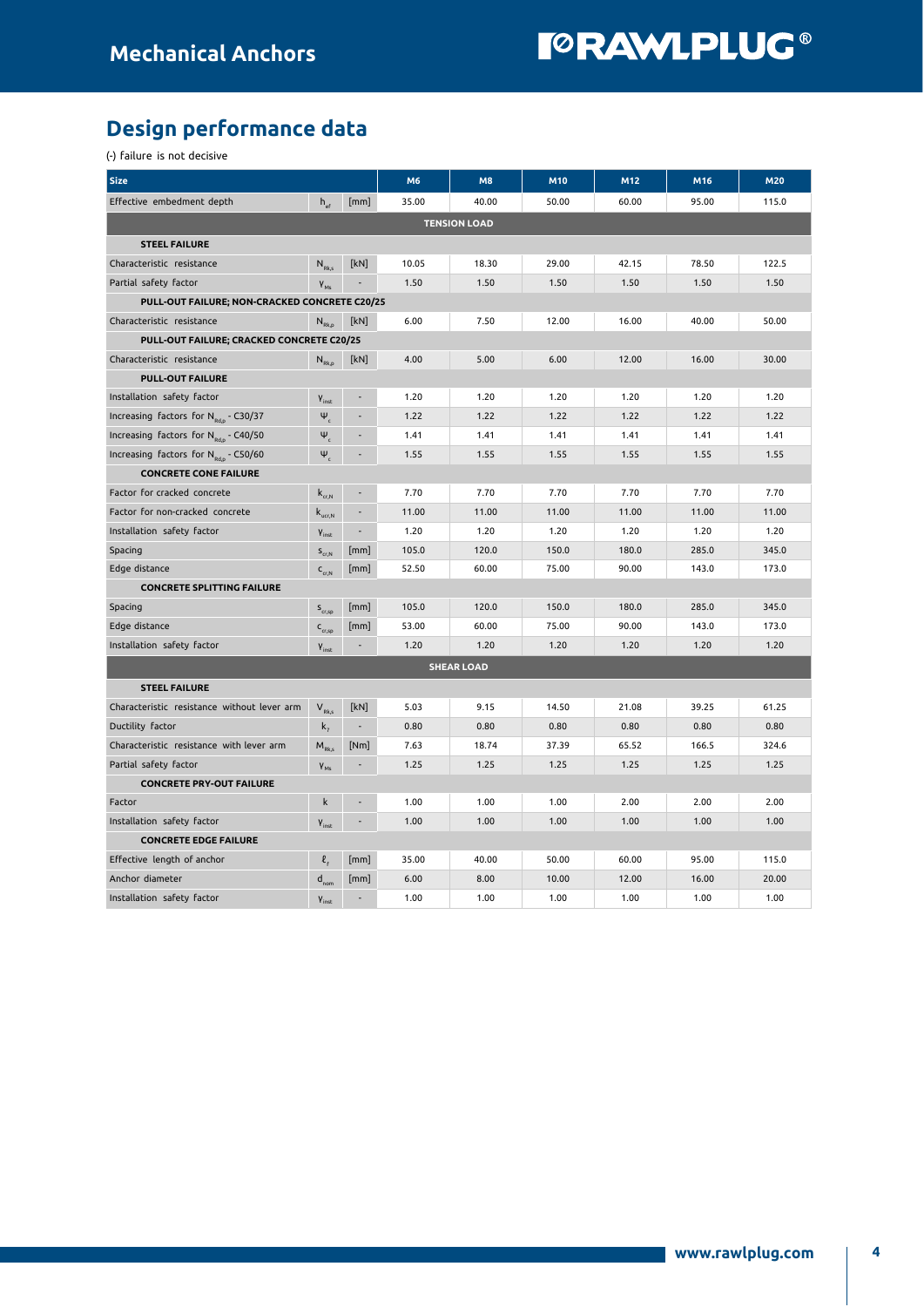# Design performance data

Resistance to tension and shear loads under fire exposure

| <b>Size</b>                                                                             |                                                         |              | M6                    | M8           | M10          | M12          | M16          | <b>M20</b>   |  |  |
|-----------------------------------------------------------------------------------------|---------------------------------------------------------|--------------|-----------------------|--------------|--------------|--------------|--------------|--------------|--|--|
|                                                                                         |                                                         |              | $R$ (for EI) = 30 min |              |              |              |              |              |  |  |
| Effective embedment depth                                                               | $h_{\text{ef}}$                                         | [mm]         | 35.00                 | 40.00        | 50.00        | 60.00        | 95.00        | 115.00       |  |  |
|                                                                                         |                                                         |              | <b>TENSION LOAD</b>   |              |              |              |              |              |  |  |
| <b>STEEL FAILURE</b>                                                                    |                                                         |              |                       |              |              |              |              |              |  |  |
| Characteristic resistance                                                               | $N_{Rk,s}$                                              | [kN]         | 0.20                  | 0.40         | 0.90         | 1.70         | 3.10         | 4.90         |  |  |
| <b>PULL-OUT FAILURE</b>                                                                 |                                                         |              |                       |              |              |              |              |              |  |  |
| Characteristic resistance                                                               | $N_{\text{Rk},p}$                                       | [kN]         | 1.00                  | 1.30         | 1.50         | 3.00         | 4.00         | 7.50         |  |  |
|                                                                                         |                                                         |              | <b>SHEAR LOAD</b>     |              |              |              |              |              |  |  |
| <b>STEEL FAILURE</b>                                                                    |                                                         |              |                       |              |              |              |              |              |  |  |
| Characteristic resistance without lever arm                                             | $V_{Rk,s}$                                              | [kN]         | 0.20                  | 0.40         | 0.90         | 1.70         | 3.10         | 4.90         |  |  |
| Characteristic resistance with lever arm                                                | $M_{Rk,s}$                                              | [Nm]         | 0.20                  | 0.40         | 1.10         | 2.60         | 6.70         | 13.00        |  |  |
|                                                                                         |                                                         |              | $R$ (for EI) = 60 min |              |              |              |              |              |  |  |
| Effective embedment depth                                                               | $h_{\text{ef}}$                                         | [mm]         | 35.00                 | 40.00        | 50.00        | 60.00        | 95.00        | 115.00       |  |  |
|                                                                                         |                                                         |              | <b>TENSION LOAD</b>   |              |              |              |              |              |  |  |
| <b>STEEL FAILURE</b>                                                                    |                                                         |              |                       |              |              |              |              |              |  |  |
| Characteristic resistance                                                               | $N_{Rk,s}$                                              | [kN]         | 0.20                  | 0.30         | 0.80         | 1.30         | 2.40         | 3.70         |  |  |
| <b>PULL-OUT FAILURE</b>                                                                 |                                                         |              |                       |              |              |              |              |              |  |  |
| Characteristic resistance                                                               | $N_{\text{Rk},p}$                                       | [kN]         | 1.00                  | 1.30         | 1.50         | 3.00         | 4.00         | 7.50         |  |  |
|                                                                                         |                                                         |              | <b>SHEAR LOAD</b>     |              |              |              |              |              |  |  |
| <b>STEEL FAILURE</b>                                                                    |                                                         |              |                       |              |              |              |              |              |  |  |
| Characteristic resistance without lever arm                                             | $V_{Rk,s}$                                              | [kN]         | 0.20                  | 0.30         | 0.80         | 1.30         | 2.40         | 3.70         |  |  |
| Characteristic resistance with lever arm                                                | $M_{Rk,s}$                                              | [Nm]         | 0.10                  | 0.30         | 1.00         | 2.00         | 5.00         | 9.70         |  |  |
|                                                                                         |                                                         |              | $R$ (for EI) = 90 min |              |              |              |              |              |  |  |
| Effective embedment depth                                                               | $h_{\text{ef}}$                                         | [mm]         | 35.00                 | 40.00        | 50.00        | 60.00        | 95.00        | 115.00       |  |  |
|                                                                                         |                                                         |              | <b>TENSION LOAD</b>   |              |              |              |              |              |  |  |
|                                                                                         |                                                         |              |                       |              |              |              |              |              |  |  |
| <b>STEEL FAILURE</b><br>Characteristic resistance                                       |                                                         | [kN]         | 0.10                  | 0.30         | 0.60         | 1.10         | 2.00         | 3.20         |  |  |
| <b>PULL-OUT FAILURE</b>                                                                 | $\mathsf{N}_{\textrm{\tiny{Rk}},\textrm{s}}$            |              |                       |              |              |              |              |              |  |  |
| Characteristic resistance                                                               | $\mathsf{N}_{\scriptscriptstyle\mathsf{Rk},\mathsf{p}}$ | [kN]         | 1.00                  | 1.30         | 1.50         | 3.00         | 4.00         | 7.50         |  |  |
|                                                                                         |                                                         |              | <b>SHEAR LOAD</b>     |              |              |              |              |              |  |  |
| <b>STEEL FAILURE</b>                                                                    |                                                         |              |                       |              |              |              |              |              |  |  |
| Characteristic resistance without lever arm                                             | $V_{Rk,s}$                                              | [kN]         | 0.10                  | 0.30         | 0.60         | 1.10         | 2.00         | 3.20         |  |  |
| Characteristic resistance with lever arm                                                | $M_{Rk,s}$                                              | [Nm]         | 0.10                  | 0.30         | 0.70         | 1.70         | 4.30         | 8.40         |  |  |
|                                                                                         |                                                         |              | R (for EI) = 120 min  |              |              |              |              |              |  |  |
| Effective embedment depth                                                               |                                                         | [mm]         | 35.00                 | 40.00        | 50.00        | 60.00        | 95.00        | 115.00       |  |  |
|                                                                                         | $h_{\text{ef}}$                                         |              |                       |              |              |              |              |              |  |  |
| <b>TENSION LOAD</b>                                                                     |                                                         |              |                       |              |              |              |              |              |  |  |
| <b>STEEL FAILURE</b>                                                                    |                                                         |              |                       |              |              |              |              |              |  |  |
| Characteristic resistance<br><b>PULL-OUT FAILURE</b>                                    | $N_{Rk,s}$                                              | [kN]         | 0.10                  | 0.20         | 0.50         | 0.80         | 1.60         | 2.50         |  |  |
| Characteristic resistance                                                               |                                                         | [kN]         | 0.80                  | 1.00         | 1.20         | 2.40         | 3.20         | 6.00         |  |  |
|                                                                                         | $\mathsf{N}_{\scriptscriptstyle\mathsf{Rk},\mathsf{p}}$ |              |                       |              |              |              |              |              |  |  |
|                                                                                         |                                                         |              | <b>SHEAR LOAD</b>     |              |              |              |              |              |  |  |
| <b>STEEL FAILURE</b>                                                                    |                                                         |              |                       |              |              |              |              |              |  |  |
| Characteristic resistance without lever arm<br>Characteristic resistance with lever arm | $\mathbf{V}_{_{\mathrm{Rk},\mathrm{s}}}$                | [kN]<br>[Nm] | 0.10<br>0.10          | 0.20<br>0.20 | 0.50<br>0.60 | 0.80<br>1.30 | 1.60<br>3.30 | 2.50<br>6.50 |  |  |
|                                                                                         | $\mathsf{M}_{\textrm{\tiny Rk},\textrm{s}}$             |              |                       |              |              |              |              |              |  |  |